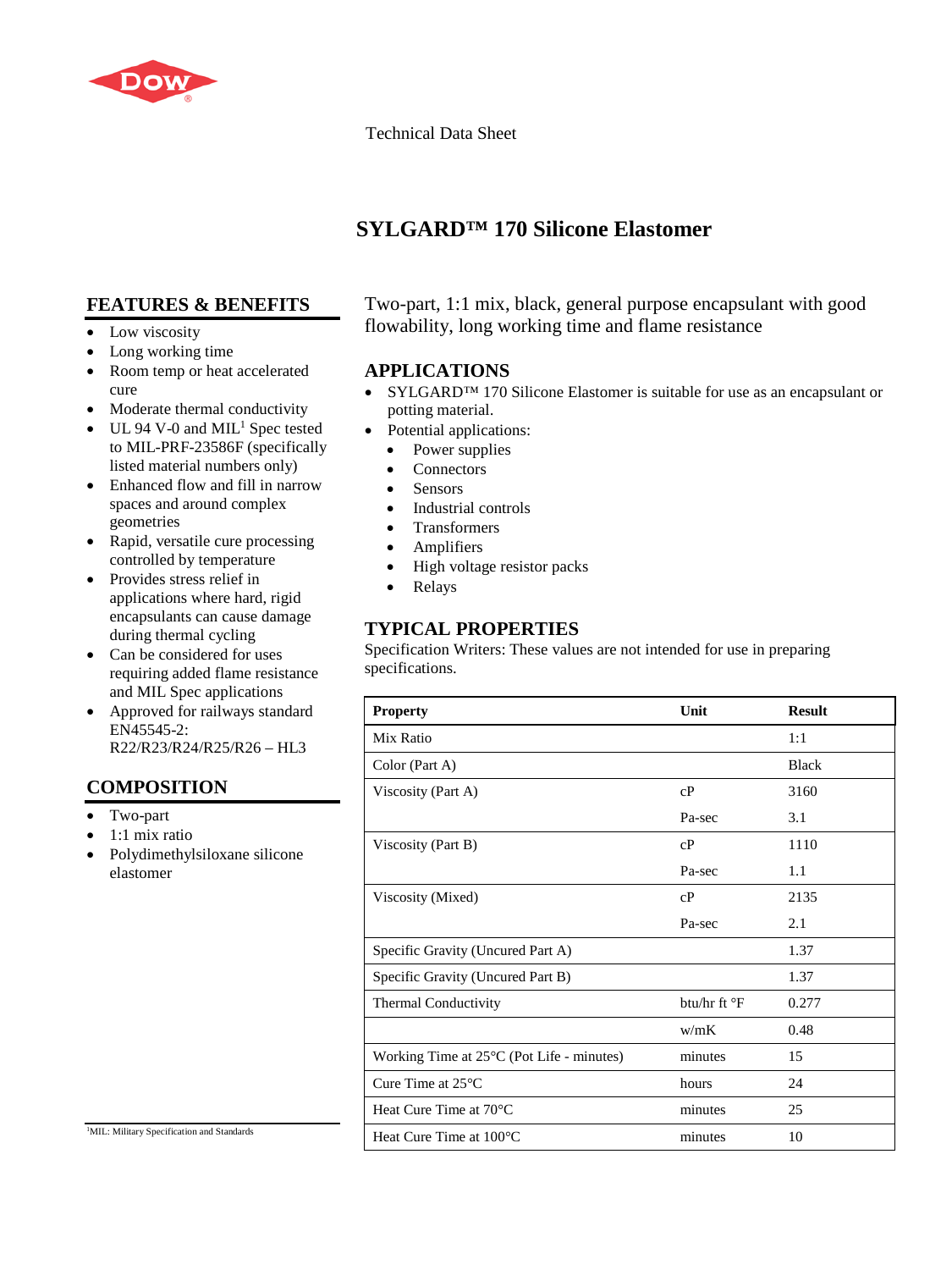### **TYPICAL PROPERTIES (Continued)**

| <b>Property</b>                | Unit                 | <b>Result</b>   |
|--------------------------------|----------------------|-----------------|
| Durometer Shore A              |                      | 47              |
| Dielectric Strength            | volts/mil            | 472             |
|                                | kV/mm                | 18              |
| <b>Volume Resistivity</b>      | ohm *cm              | $5.6E + 17$     |
| Dielectric Constant at 100 Hz  |                      | 2.54            |
| Dielectric Constant at 100 kHz |                      | 2.50            |
| Dissipation Factor at 100 Hz   |                      | 0.002           |
| Dissipation Factor at 100 kHz  |                      | 0.0002          |
| Linear CTE (by TMA)            | $ppm$ <sup>o</sup> C | 275             |
| EN 45545-2 Certifications      |                      |                 |
| $R22 - R23 - R24 - R25 - R26$  |                      | HL <sub>3</sub> |

### **DESCRIPTION**

Dow silicone encapsulants are supplied as two-part liquid component kits with a mixed ratio of 1 to 1. When liquid components are thoroughly mixed, the mixture cures to a flexible elastomer, which is well suited for the protection of electrical PCB system assembly applications. Dow silicone encapsulants cure without exotherm at a constant rate regardless of sectional thickness or degree of confinement. Dow silicone encapsulants require no post cure and can be placed in service immediately following the completion of the cure schedule. Standard silicone encapsulants require a surface treatment with a primer in addition to good cleaning for adhesion while primerless silicone encapsulants require only good cleaning.

This material has a UL 94 V-0 flame rating. Please review UL file QMFZ2.E40195 for more specific information on the thickness ranges tested.

#### **APPLICATION METHODS**

- Automated mixing and dispensing
- Manual mixing

### **MIXING AND DE-AIRING**

These products are supplied in a 1 to 1 mix ratio, which is very robust in manufacturing environments and allows for some process and dispense equipment variation. In most cases de-airing is not required.

#### **PREPARING SURFACES**

In applications requiring adhesion, priming will be required for many of the silicone encapsulants. For best results, the primer should be applied in a very thin, uniform coating and then wiped off after application. After application, it should be thoroughly cured prior to application of the silicone elastomer. Additional instructions for primer usage can be found in the information sheets specific to the individual primers.

#### **PROCESSING/CURING**

Thoroughly mixed Dow silicone encapsulants may be poured/dispensed directly into the container in which it is to be cured. Care should be taken to minimize air entrapment. When practical, pouring/dispensing should be done under vacuum, particularly if the component being potted or encapsulated has many small voids.

If this technique cannot be used, the unit should be evacuated after the silicone encapsulant has been poured/ dispensed. Dow silicone encapsulants may be either room temperature (25°C/77°F) or heat cured. Room temperature cure encapsulants may also be heat accelerated for faster cure. Ideal cure conditions for each product are given in the product selection table.

### **POT LIFE AND CURE RATE**

Cure reaction begins with the mixing process. Initially, cure is evidenced by a gradual increase in viscosity, followed by gelation and conversion to a solid elastomer. Pot life is defined as the time required for viscosity to double after Parts A and B (base and curing agent) are mixed and is highly temperature and application dependent. Please refer to the data table.

UNRESTRICTED – May be shared with anyone ®™Trademark of The Dow Chemical Company ("Dow") or an affiliated company of Dow SYLGARD™ 170 Silicone Elastomer © 2017 The Dow Chemical Company. All rights reserved. Form No. 11-3181-01 F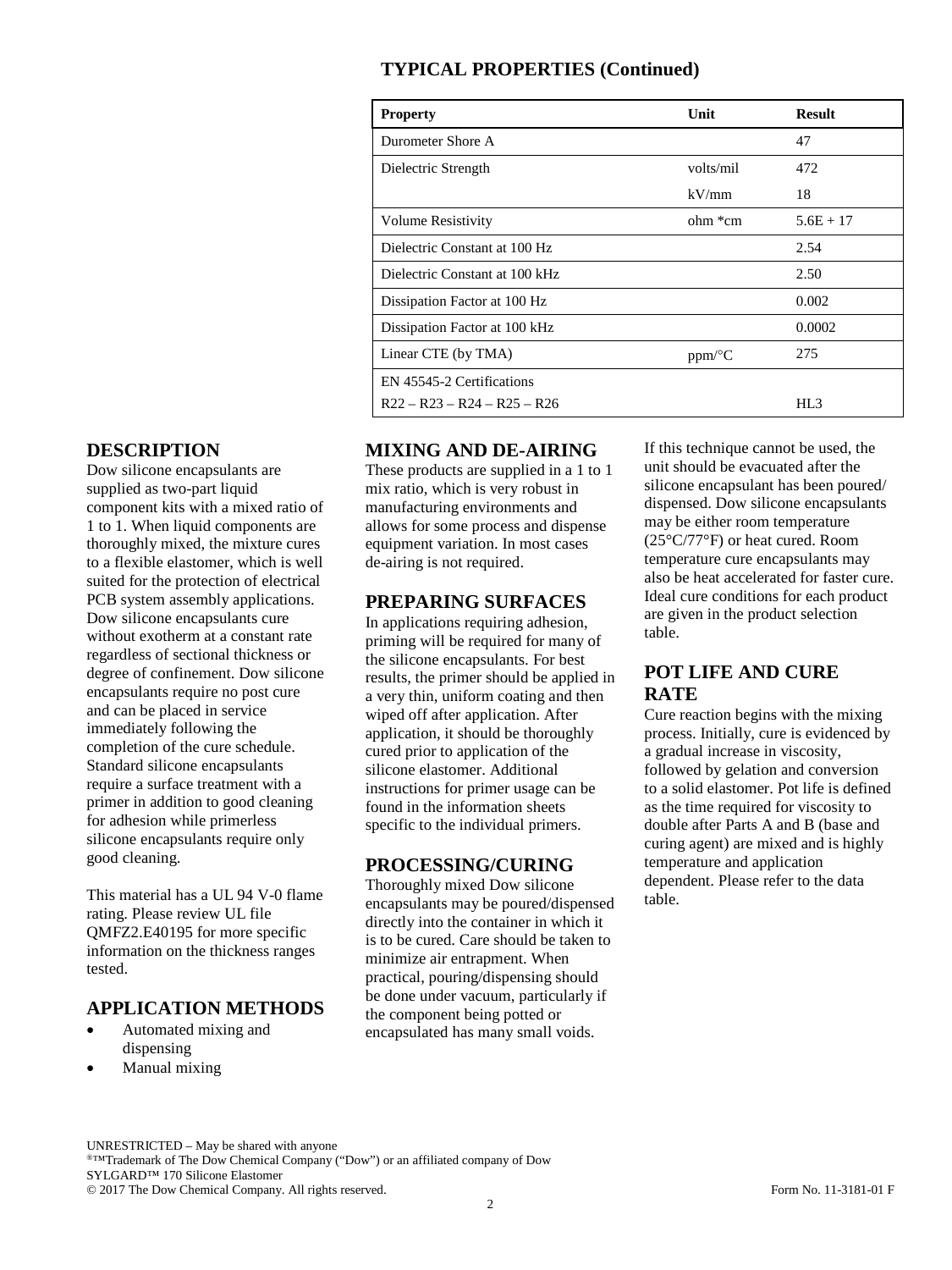#### **USEFUL TEMPERATURE RANGES**

For most uses, silicone encapsulants should be operational over a temperature range of -45 to 200°C (-49 to 392°F) for long periods of time. However, at both the low- and high temperature ends of the spectrum, behavior of the materials and performance in particular applications can become more complex and require additional considerations and should be adequately tested for the particular end use environment. For low-temperature performance, thermal cycling to conditions such as  $-55^{\circ}$ C ( $-67^{\circ}$ F) may be possible, but performance should be verified for your parts or assemblies. Factors that may influence performance are configuration and stress sensitivity of components, cooling rates and hold times, and prior temperature history. At the hightemperature end, the durability of the cured silicone elastomer is time and temperature dependent. As expected, the higher the temperature, the shorter the time the material will remain useable.

#### **COMPATIBILITY**

Certain materials, chemicals, curing agents and plasticizers can inhibit the cure of addition cure gels. Most notable of these include: organotin and other organometallic compounds, silicone rubber containing organotin catalyst, sulfur, polysulfides, polysulfones or other sulfur containing materials, unsaturated hydrocarbon plasticizers, and some solder flux residues. If a substrate or material is questionable with respect to potentially causing inhibition of cure, it is recommended that a small scale compatibility test be run to ascertain suitability in a given application. The presence of liquid or uncured product at the interface between the questionable substrate and the cured gel indicates incompatibility and inhibition of cure.

#### **REPAIRABILITY**

In the manufacture of electrical and PCB system assemblies devices it is often desirable to salvage or reclaim damaged or defective units. With most non-silicone rigid potting/ encapsulating materials, removal or entry is difficult or impossible without causing excessive damage to internal circuitry.

Dow silicone encapsulants can be selectively removed with relative ease, depending on the chosen remove method and technique and repairs or changes accomplished, and the repaired area repotted in place with additional product. To remove silicone elastomers, simply cut with a sharp blade or knife and tear and remove unwanted material from the area to be repaired. Sections of the adhered elastomer are best removed from substrates and circuitry by mechanical action such as scraping or rubbing and can be assisted by applying Dow OS fluids to swell the elastomer. Before applying additional encapsulant to a repaired device, roughen the exposed surfaces of the cured encapsulant with an abrasive paper and rinse with a suitable solvent and dry. This will enhance adhesion and permit the repaired material to become an integral matrix with the existing encapsulant. Silicone prime coats are not recommended for adhering products to themselves.

**HANDLING PRECAUTIONS PRODUCT SAFETY INFORMATION REQUIRED FOR SAFE USE IS NOT INCLUDED IN THIS DOCUMENT. BEFORE HANDLING, READ PRODUCT AND SAFETY DATA SHEETS AND CONTAINER LABELS FOR SAFE USE, PHYSICAL AND HEALTH HAZARD INFORMATION.**

**THE SAFETY DATA SHEET IS AVAILABLE ON THE DOW WEBSITE AT WWW.CONSUMER.DOW.COM, OR FROM YOUR DOW SALES APPLICATION ENGINEER, OR DISTRIBUTOR, OR BY CALLING DOW CUSTOMER SERVICE.**

### **USABLE LIFE AND STORAGE**

Shelf life is indicated by the "Use Before" date found on the product label. Refer to the product label for storage temperature requirements. Special precautions must be taken to prevent moisture from contacting these materials. Containers should be kept tightly closed and head or air space minimized. Partially filled containers should be purged with dry air or other gases, such as nitrogen. Exposure to moisture could reduce adhesion and cause bubbles to form. Encapsulant materials which contain higher levels of fillers that have been stored for long periods of time should typically be agitated or rolled prior to mixing to prevent separation and settle-out.

### **PACKAGING INFORMATION**

Multiple packaging sizes are available for this product.

#### **LIMITATIONS**

This product is neither tested nor represented as suitable for medical or pharmaceutical uses.

UNRESTRICTED – May be shared with anyone ®™Trademark of The Dow Chemical Company ("Dow") or an affiliated company of Dow SYLGARD™ 170 Silicone Elastomer © 2017 The Dow Chemical Company. All rights reserved. Form No. 11-3181-01 F